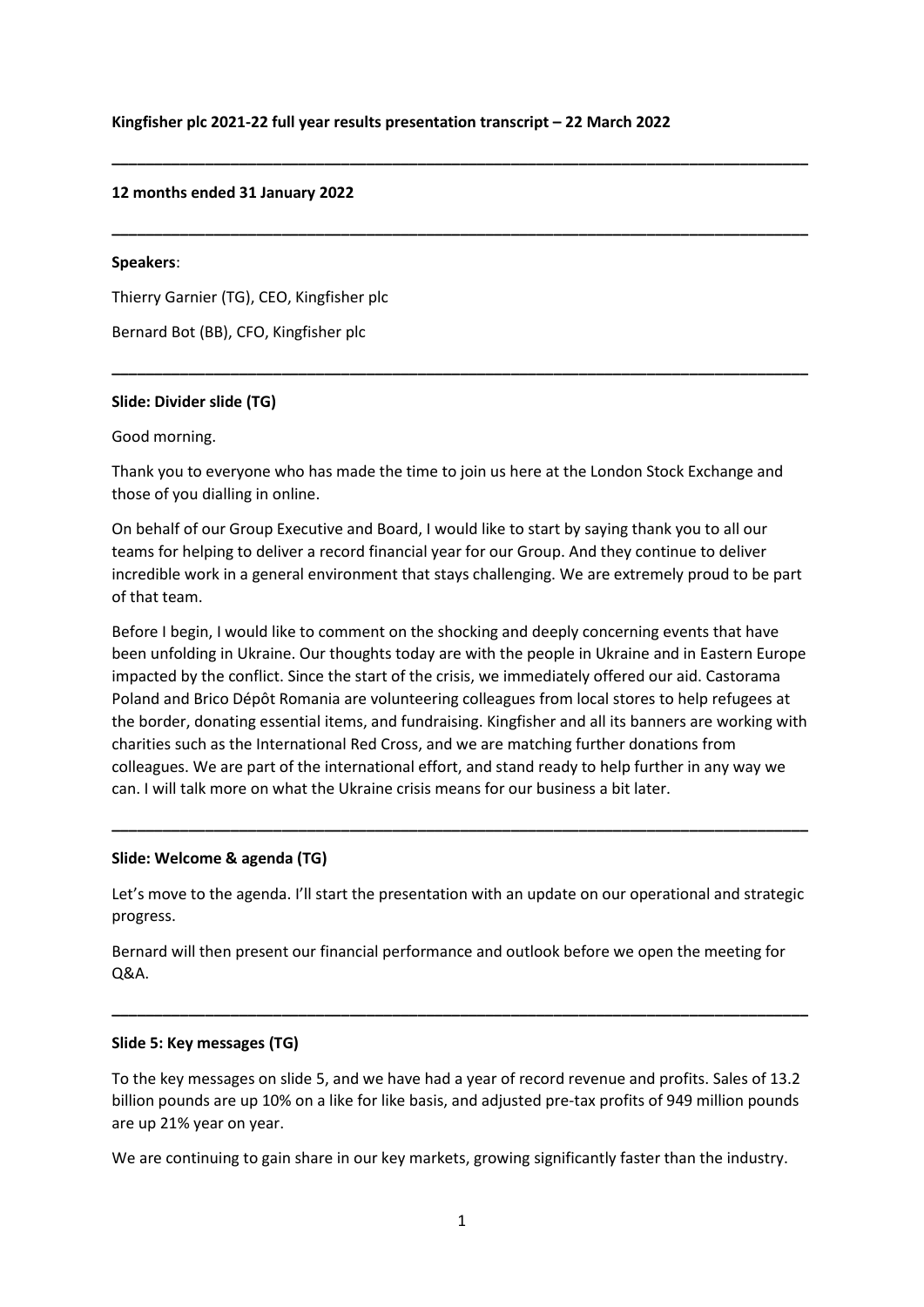We have managed very effectively, and continue to manage, the challenges faced by all retailers around cost inflation and product availability. As a proof point, the Group's gross margin increased by 30 basis points in the year, while all banners have an excellent price index vs their closest peers.

We are now over two years into our new strategy and execution is ahead of schedule. With our business in a strong position, and our industry benefiting from new longer-term trends, we are accelerating our investments for growth in multiple areas of the business.

And finally, we remain focused on providing attractive returns to our shareholders, with over 550 million pounds being returned over the last year. We have raised our full year dividend by 50% and will complete the final tranche of our 300 million pounds buyback by May.

Looking forward, we are confident that our continued strong execution, supported by our investments and new demand-drivers, are positioning us for faster growth.

#### **Slide 6: Building a track record of delivery against our financial priorities (TG)**

On slide 6, you can see that Kingfisher is building a track record of delivering against our financial priorities.

**\_\_\_\_\_\_\_\_\_\_\_\_\_\_\_\_\_\_\_\_\_\_\_\_\_\_\_\_\_\_\_\_\_\_\_\_\_\_\_\_\_\_\_\_\_\_\_\_\_\_\_\_\_\_\_\_\_\_\_\_\_\_\_\_\_\_\_\_\_\_\_\_\_\_\_\_\_\_\_\_\_\_**

We have grown at over twice the rate of the market over the last two years, with Kingfisher's sales CAGR between 2019 and 2021 at 10%, vs 4% for our addressable home improvement market.

Our aim is to grow profit in line with sales, and then gradually faster over time. Over two years, we have expanded our PBT margin by 250 basis points to 7.2%.

We have generated strong free cash flows, with 42% compound growth.

And we have returned over 780 million pounds to shareholders over the last two financial years through dividends and buybacks. These attractive returns reflect our strong cash generation, as well as our confidence in continued delivery. We have done this while maintaining our focus on reinvestment in the business and keeping an efficient capital structure.

**\_\_\_\_\_\_\_\_\_\_\_\_\_\_\_\_\_\_\_\_\_\_\_\_\_\_\_\_\_\_\_\_\_\_\_\_\_\_\_\_\_\_\_\_\_\_\_\_\_\_\_\_\_\_\_\_\_\_\_\_\_\_\_\_\_\_\_\_\_\_\_\_\_\_\_\_\_\_\_\_\_\_**

## **Slide 7: Delivering on value and effectively managing near-term operational pressures (TG)**

Turning to slide 7, and we are committed to deliver value for our customers, while also effectively managing the near-term operational challenges that continue to impact our industry and markets.

First, let's cover the Ukraine crisis and what it means for us. We have no direct business exposure. In September 2020 Kingfisher completed the sale of Castorama Russia to Russian DIY chain Maxidom. Today we have no operations in the country, nor do we provide sourcing to Maxidom.

On March 1st we took the decision to stop selling the limited number of products directly sourced from Russian and Belarusian suppliers across the Group, and those products have been removed from our shelves.

On the indirect side, we are engaging with our suppliers to ensure materials or components are no longer sourced from Russia or Belarus. Overall, the situation is being managed very tightly by Kingfisher, with minimal disruption to date on our supply chain.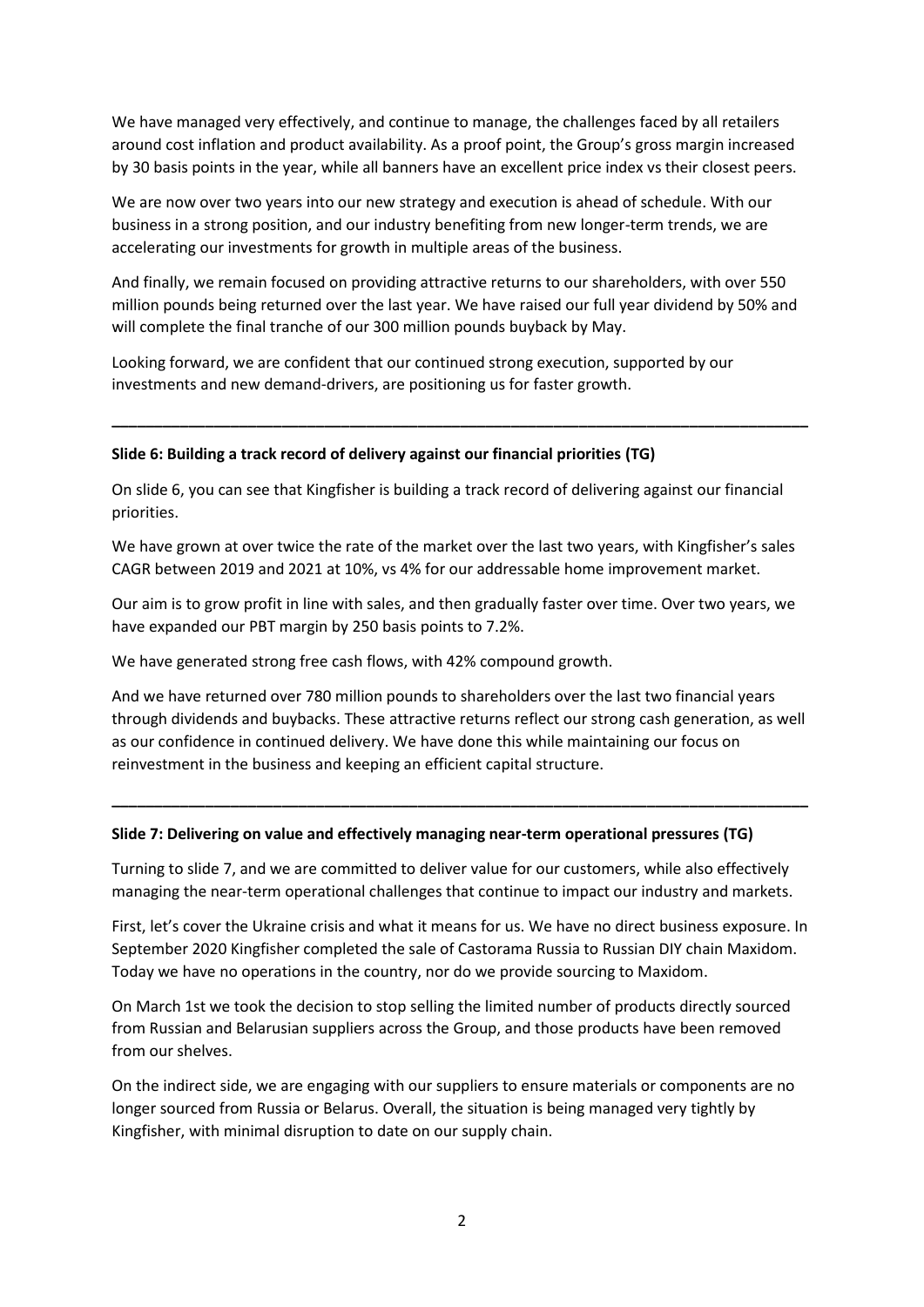Regarding inflation, in common with other businesses, we are seeing higher than normal CPI, caused by rising prices for raw materials, energy, wage increases and higher freight costs. We have managed these impacts very effectively, and you can expect the same from us this year.

We are as well very proud of the way our supply chain and logistics teams have managed the challenges faced by all companies over the last 18 months. While product availability has been below normal levels, we have worked tirelessly with our suppliers to protect our 'best seller' ranges, which saw improved availability during the year. This has supported our market share gains.

In this inflationary environment, Kingfisher is strongly committed to deliver on value for our customers. Firstly, we have invested tens of millions of pounds in the last few years in our overall price positioning, meaning that even after inflation, we remain price leaders in our industry. Our price index is at 100 or lower across the Group, and this is a big competitive advantage in this environment.

Furthermore, our customers have access to lower-price products via our own exclusive brand ranges, which represent 45% of Group sales.

We have some of the industry's best hard discounters in Brico Dépôt France and Iberia, who together are 20% of Group sales.

Let's also remember that DIY is by essence very competitive in a more challenging environment where people want to do more things themselves to save money. And our energy-saving products – 10% of Group sales today – will support our customers as they look to mitigate the impact of rising energy costs.

Finally on costs, we have many important cost reduction programmes in train across the business, and these are delivering significant mitigations against inflation. The COVID crisis has also taught us how to rapidly flex our cost base when we need to, which again is a key advantage in times of uncertainty.

**\_\_\_\_\_\_\_\_\_\_\_\_\_\_\_\_\_\_\_\_\_\_\_\_\_\_\_\_\_\_\_\_\_\_\_\_\_\_\_\_\_\_\_\_\_\_\_\_\_\_\_\_\_\_\_\_\_\_\_\_\_\_\_\_\_\_\_\_\_\_\_\_\_\_\_\_\_\_\_\_\_\_**

## **Slide 8: Enduring focus on the home has strengthened our industry (TG)**

Moving to slide 8, you will be familiar with the supportive market trends I set out last year.

We conducted extensive consumer surveys in our markets over the last few weeks, and updated these again since the start of the Ukraine conflict. The results indicate that the overall trends continue to endure, with home improvement considered as ones of the key areas of consumer spending 'safeguarded' by worried customers.

Activity in DIY and trade continues to be driven by more working from home – with 40% in the UK, France and Poland continuing to work from their houses and spend more on home improvement. Younger generations remain engaged with their newly-found DIY skills, and we are seeing robust demand from recent house movers – with over half of them planning to undertake more home improvement this year than in 2021. There is also a clear and emerging focus on sustainable home products and energy efficiency, which I will talk to later.

Activity levels remain above pre-pandemic levels in the UK and France, and future spend intent remains high.

Balancing these positive results, recently there has been rising concern about the state of personal finances. Against this backdrop, our focus on delivering on value for customers is essential.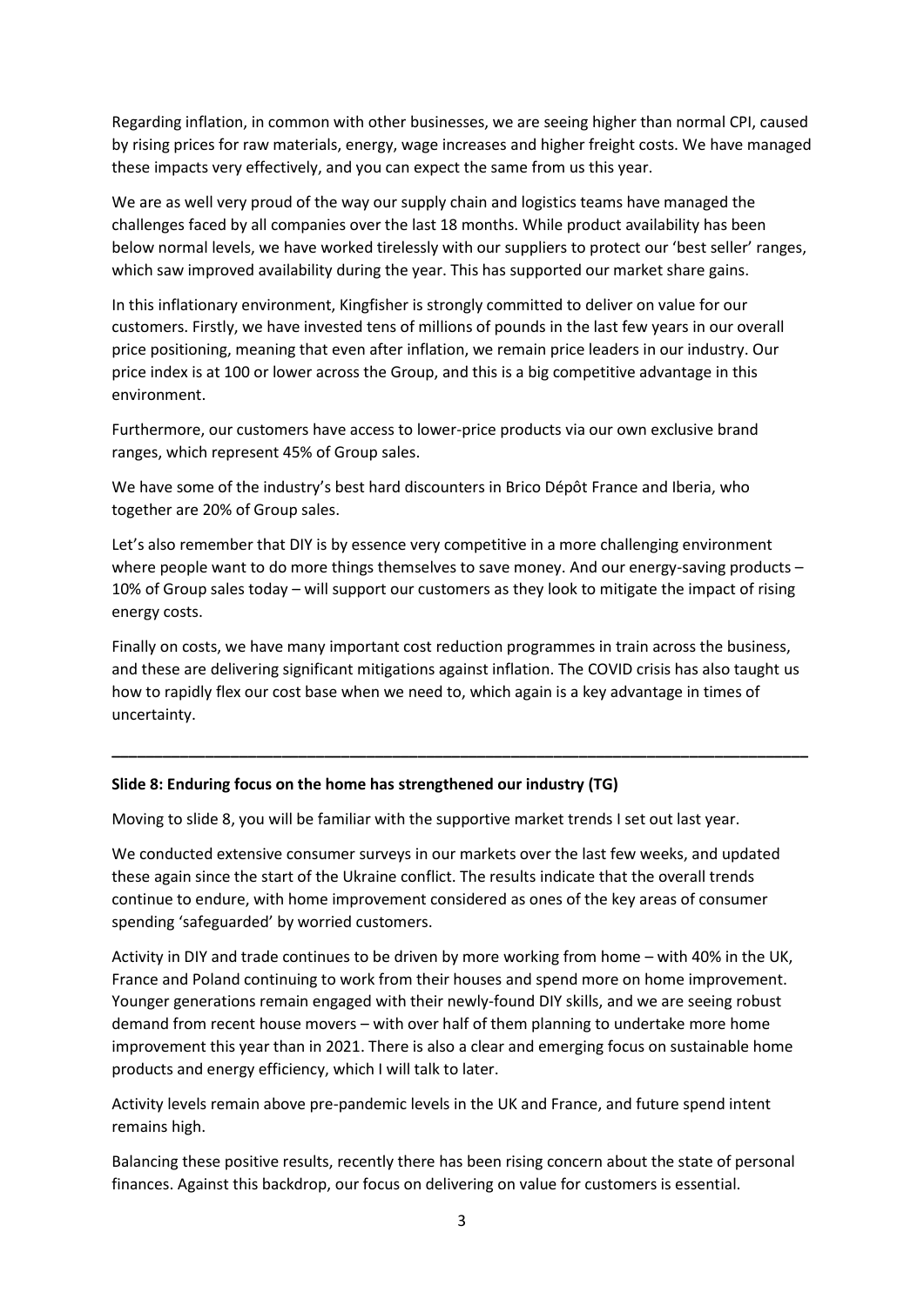Finally, our survey shows that 97% of tradespeople are currently working – this is the highest level seen since 2017. Furthermore, 85% of trade also has more work in the pipeline.

Central to all our insights is that the 'home nesting' trend that has emerged over the last two years is here to stay.

**\_\_\_\_\_\_\_\_\_\_\_\_\_\_\_\_\_\_\_\_\_\_\_\_\_\_\_\_\_\_\_\_\_\_\_\_\_\_\_\_\_\_\_\_\_\_\_\_\_\_\_\_\_\_\_\_\_\_\_\_\_\_\_\_\_\_\_\_\_\_\_\_\_\_\_\_\_\_\_\_\_\_**

# **Slide 9: Well placed to capture DIFM/trade growth & resurgence in DIY (TG)**

Turning to slide 9, which shows our revenue split by DIY and DIFM (or 'Do It For Me'), which are those projects and tasks that typically a require a tradesperson to undertake them. This is a new and important disclosure.

Last year we saw strong growth from both our DIY and DIFM/trade business. Our Group revenue is evenly split across the two groups, with even splits also across the UK, France and Poland.

In the five years before the COVID crisis, we saw a very gradual shift of customer preferences from DIY towards DIFM/trade, changing by less than one percentage point.

This changed during the pandemic as customers favoured DIY for its 'social distancing', lower cost, leisure and wellbeing qualities, strengthened by more people working from home. While customers are becoming more comfortable with tradespeople in their homes, as you can see from the table on the right, DIFM/trade activity within our markets is still below pre-pandemic levels.

While Kingfisher has embraced the resurgence in DIY, our outperformance of the market has been driven by our DIFM and trade business. We have seen a strong performance of Screwfix and TradePoint, we have launched new trade-focused own brand ranges, and we have invested in our showroom products and installation services, as well as our broader store and online services portfolio (including our NeedHelp marketplace).

We are well positioned to capture the growth potential of both DIY and DIFM/trade, and we are executing on plans to further increase trade customer engagement. More on this later.

**\_\_\_\_\_\_\_\_\_\_\_\_\_\_\_\_\_\_\_\_\_\_\_\_\_\_\_\_\_\_\_\_\_\_\_\_\_\_\_\_\_\_\_\_\_\_\_\_\_\_\_\_\_\_\_\_\_\_\_\_\_\_\_\_\_\_\_\_\_\_\_\_\_\_\_\_\_\_\_\_\_\_**

## **Slide 10: We continue to drive strong customer growth and retention (TG)**

Slide 10 outlines how our strategic progress is resulting in new customer growth and retention, which is contributing to our market share gains.

Growth in new customers was strong last year, with our acquisition of new known customers up 28% on pre-pandemic levels.

As you can see here, we are retaining the sales of new customers acquired in 2020. In the 12 months following their first shop, we retained 114% of customer spend – meaning their cumulative spend over one year was 114% of their spend in their first month as a customer. This highlights the importance of getting to know customers directly, because it gives us more levers in order to further grow this spend.

Our known customers tend to spend more than customers that we can't identify – their average basket across the Group is 25% higher than the overall average. And across Kingfisher, each banner is focused on growing their known customer bases – through loyalty schemes (like the B&Q Club card) as well as customer accounts for e-commerce.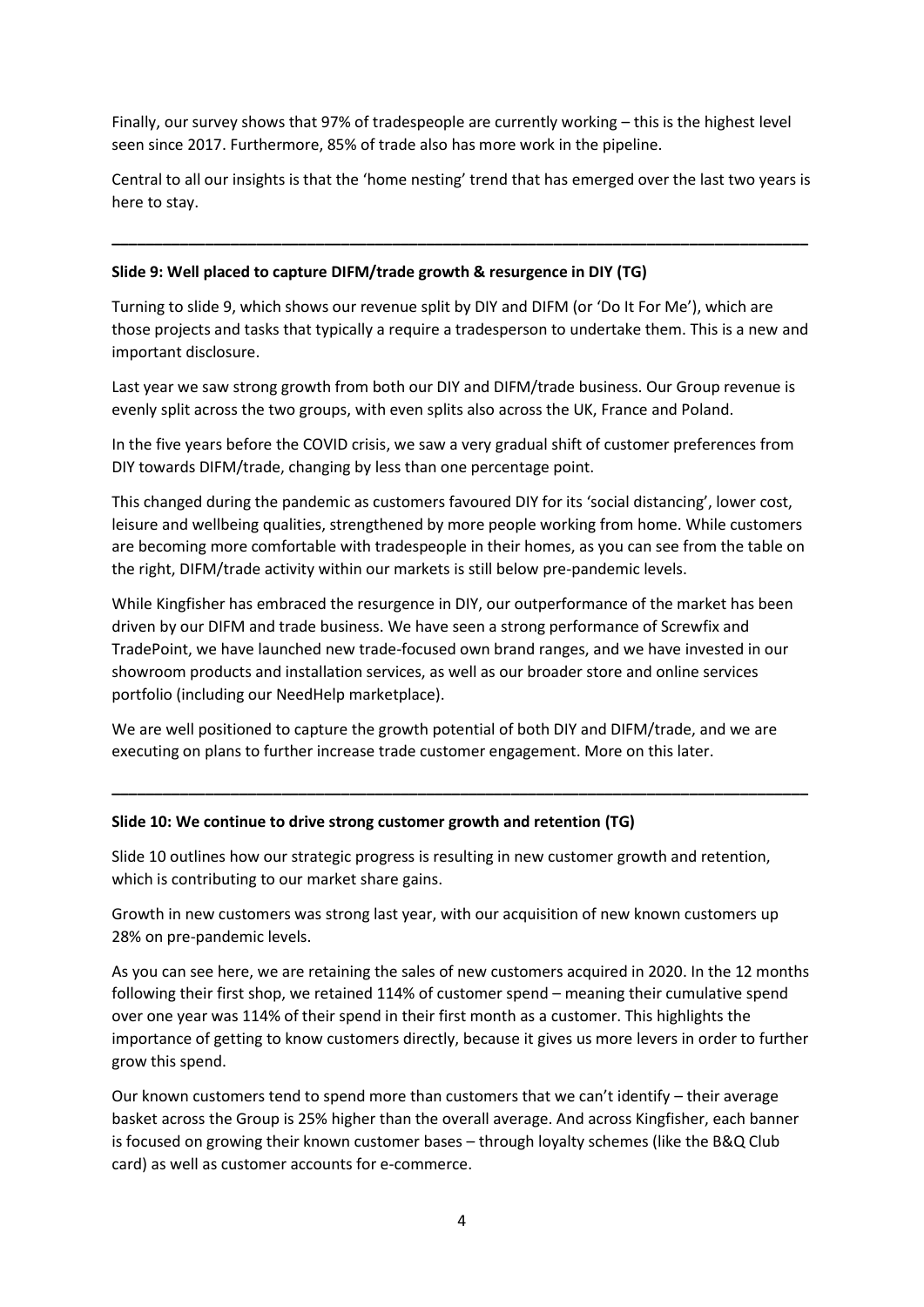Finally, our data at TradePoint shows that trade customers shop more frequently than retail B&Q customers, and have a 60% higher basket. Another proof point to support our investments for growth in the trade segment.

**\_\_\_\_\_\_\_\_\_\_\_\_\_\_\_\_\_\_\_\_\_\_\_\_\_\_\_\_\_\_\_\_\_\_\_\_\_\_\_\_\_\_\_\_\_\_\_\_\_\_\_\_\_\_\_\_\_\_\_\_\_\_\_\_\_\_\_\_\_\_\_\_\_\_\_\_\_\_\_\_\_\_**

# **Slide 11: Responsible Business in everything we do (TG)**

Turning to slide 11, and our commitment and passion to lead our industry in Responsible Business practices.

Our colleagues recognise Kingfisher as a great place to work, ranking us within the top 10% of global retailers for employee NPS. Following the great results of this year, we have decided to continue to share the success of our plan with all our colleagues, through a new all-colleague share plan, launching later this year.

We are becoming a more diverse and inclusive company, and each of our banners and Group functions is executing on their own Inclusivity action plan, with targets that are linked to remuneration.

We are also fully committed to playing our part in tackling climate change. We have achieved a 25% reduction in Scope 1 & 2 emissions vs FY 16/17, and remain on track to achieve our approved science-based 2025 targets, which are aligned to a 1.5°C trajectory. We're also on track with our ambitions to achieve 100% responsibly-sourced wood and paper.

Another key ambition of ours is to help our customers to build greener, healthier homes that are more affordable. 44% of Group sales already come from products creating a more sustainable home, and we are announcing today a new and ambitious target to increase this to 60% in 2025. Our own brand capability gives us a platform to achieve this goal, with sustainability being at the centre of new product development. We are also looking at ways to play a bigger role in 'circular economy' initiatives, including reconditioning returned products for re-sale. Last year we launched innovative such programmes at Screwfix and Castorama France.

Finally on communities, we wish to contribute to fix bad housing which remains such a pressing issue in the markets in which we operate. We achieved our target of helping one million people with the greatest housing needs, four years ahead of schedule. We are now doubling this target to help at least two million people by 2025.

**\_\_\_\_\_\_\_\_\_\_\_\_\_\_\_\_\_\_\_\_\_\_\_\_\_\_\_\_\_\_\_\_\_\_\_\_\_\_\_\_\_\_\_\_\_\_\_\_\_\_\_\_\_\_\_\_\_\_\_\_\_\_\_\_\_\_\_\_\_\_\_\_\_\_\_\_\_\_\_\_\_\_**

# **Slide 12: France – foundations set for more profitable growth (TG)**

Turning now to France on slide 12. As you can see in the top part of this slide, we have made significant changes in France over the last two years. The focus has been to fix historical issues in our operations, by implementing new trading approaches, improving our price positioning, and addressing significant technology and supply chain challenges from previous years.

I can confirm we're on track to complete all final fixes this year, especially on our product range and logistics network. Castorama's range has evolved rapidly over the last two years, and 7,300 new SKUs have been added to the assortment with more local and OEB brands.

We're also continuing to enhance Brico Dépôt's discounter credentials, through continuous improvement of its price index and through optimising its range of products. This includes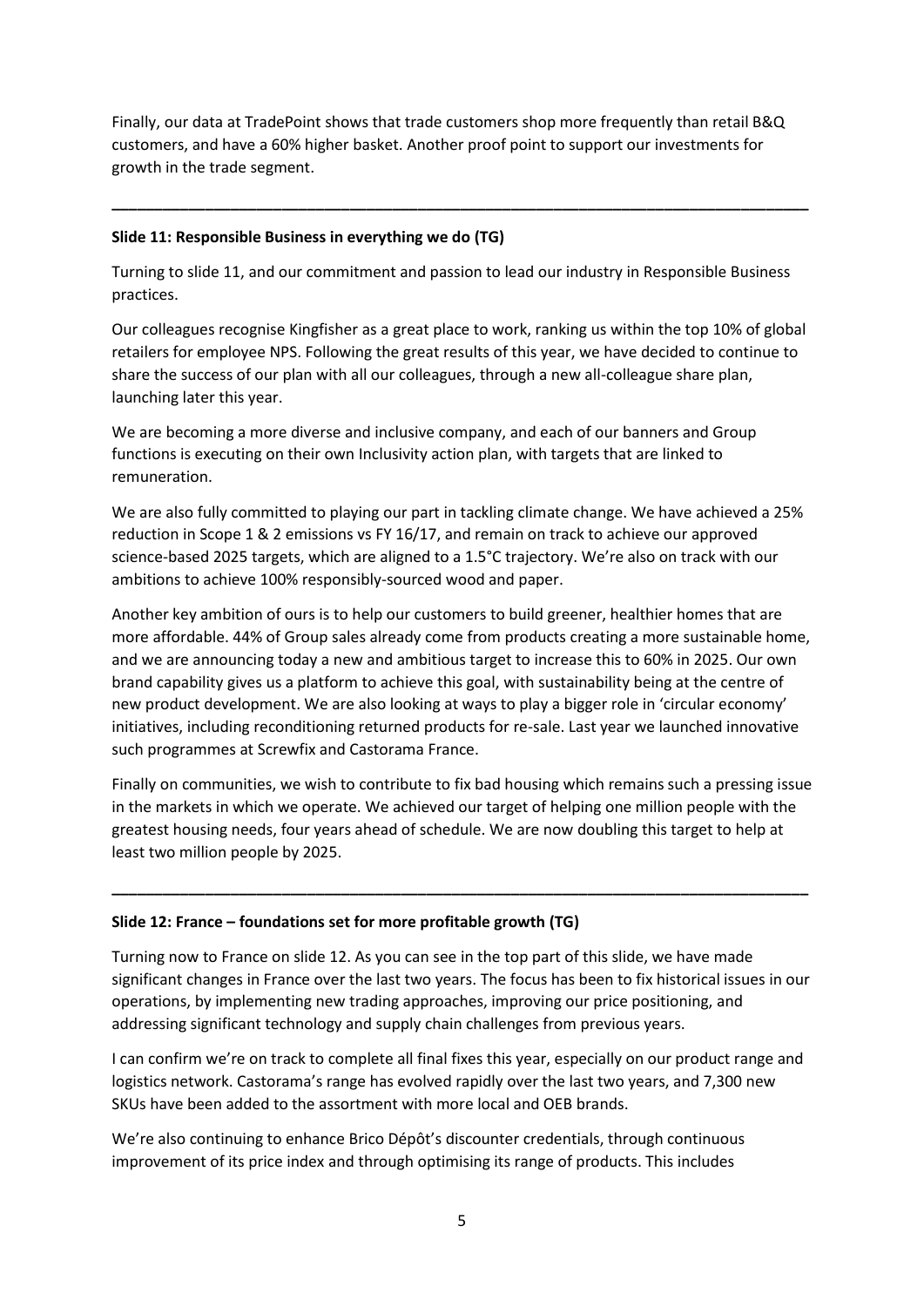introducing many new 'specialist discount' own brands, to increase differentiation against general home improvement peers.

We are progressing well with a fundamental reorganisation of the logistics network in France. We have now reduced our distribution centre space by 19% over the last 18 months. This programme is resulting in shorter lead-times, better customer service, more efficient levels of inventory, and also lower greenhouse gas emissions – while also contributing positively to our gross margin, which is up 60 basis points in France.

Finally, we will complete the last phase of SAP implementation at Brico Dépôt later this year.

In parallel, we have made broader strategic progress in France over the last two years – including the acceleration of our e-commerce business, where sales are over 250% higher than two years ago, adapting our store footprint through compact store and rightsizing tests, and ongoing cost and inventory reduction programmes.

Our actions to date have had a big impact in our stores and online, with a strong improvement in customer NPS. They are also driving an improved top and bottom-line performance. And we continue to grow our market share in France, which is the ultimate proof of our progress.

You have seen many presentations on the issues with France in the past years. My message here is that we are fully on track with our actions to fix the problems, we have strengthened our banners in every department, and we are now in a good place to drive more profitable growth going forward.

**\_\_\_\_\_\_\_\_\_\_\_\_\_\_\_\_\_\_\_\_\_\_\_\_\_\_\_\_\_\_\_\_\_\_\_\_\_\_\_\_\_\_\_\_\_\_\_\_\_\_\_\_\_\_\_\_\_\_\_\_\_\_\_\_\_\_\_\_\_\_\_\_\_\_\_\_\_\_\_\_\_\_**

## **Slide 13: Accelerating investments for growth (TG)**

Turning to slide 13 and our growth agenda.

We are over two years into our new strategy, and we have made strong progress on the core areas shown on this slide  $-e$ -commerce, our own brands, the growth of our trade business, our mobile and service innovations, and adapting our stores. Delivery is ahead of schedule.

This is allowing us to now accelerate investments to capitalise on several attractive growth opportunities, including our scalable e-commerce marketplace, the expansion of Screwfix in the UK and France, new store openings in Poland, and our plans to increase our trade customer base.

Looking forward, these investments will drive further market share growth, along with faster growth in sales, profit and free cash flow.

**\_\_\_\_\_\_\_\_\_\_\_\_\_\_\_\_\_\_\_\_\_\_\_\_\_\_\_\_\_\_\_\_\_\_\_\_\_\_\_\_\_\_\_\_\_\_\_\_\_\_\_\_\_\_\_\_\_\_\_\_\_\_\_\_\_\_\_\_\_\_\_\_\_\_\_\_\_\_\_\_\_\_**

Let me now spend a few minutes providing more detail on each of these focus areas.

#### **Slide 14: Taking e-commerce to the next level**

Moving to slide 14, our e-commerce sales have almost tripled on a 2-year basis, with penetration up 10 percentage points to 18%. And our digitally-enabled sales now represent 26% of sales. Here I mean the sales coming from direct e-commerce channels as well as digital orders in-store for click & collect and home delivery. This new KPI helps us measure how well we are adapting to changing customer behaviours.

Our e-commerce growth has been enabled by our successful move to a store-based picking and fulfilment model, with 91% of the Group's e-commerce orders picked in store last year. This is 89%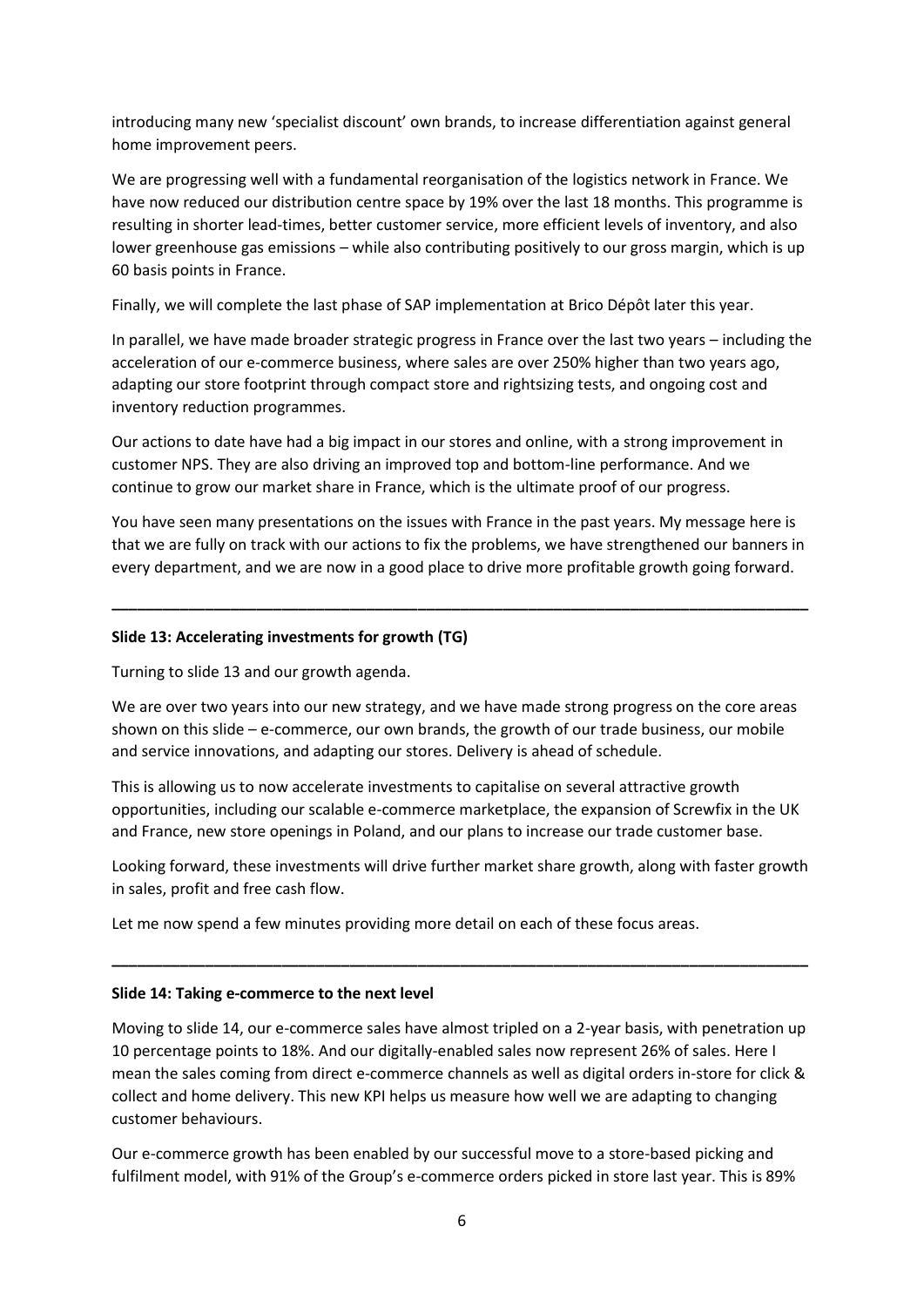excluding Screwfix. This underlines the importance of our store assets, enabling levels of speed and convenience that are unrivalled by pureplay online businesses.

The customer preference for click & collect remained strong last year, even after the lifting of COVID restrictions, and this continues to be our most significant e-commerce channel. Click & collect accounted for 87% of all e-commerce orders, and 73% of all e-commerce sales. We continued to develop and further increase the speed of this service with the roll-out of click & collect lockers in Castorama Poland stores, and have started testing these at B&Q. We also invested in car park seamless collection capabilities in France and in Poland.

We believe that faster home delivery can be a significant market share driver for us. In August last year, we launched Screwfix 'Sprint', offering one-hour delivery to customers. The services currently covers over one third of UK postcodes, with an average delivery time of around 45 minutes and a fastest delivery time to date of an incredible 8 minutes. Customer response has been very positive and we will extend Sprint's geographic coverage in the UK this year. We are also benefiting from valuable lessons as we explore faster delivery in other banners.

Looking ahead, we remain committed to delivering strong growth in e-commerce sales through providing faster speed and convenience. We are moving towards home delivery for full store ranges, and towards faster click & collect and last-mile delivery options. In Poland, we are completing the roll-out of our new Group digital stack, enabling stronger digital capabilities.

**\_\_\_\_\_\_\_\_\_\_\_\_\_\_\_\_\_\_\_\_\_\_\_\_\_\_\_\_\_\_\_\_\_\_\_\_\_\_\_\_\_\_\_\_\_\_\_\_\_\_\_\_\_\_\_\_\_\_\_\_\_\_\_\_\_\_\_\_\_\_\_\_\_\_\_\_\_\_\_\_\_\_**

## **Slide 15: A new and scalable marketplace to unlock share growth (TG)**

We also believe we can add significant value for customers by offering them more product choice. Which leads us to slide 15.

Earlier this month, we launched our first e-commerce marketplace, on B&Q's DIY.com, using scalable technology developed with Mirakl. This will dramatically accelerate the product choice that we can provide our customers.

Our initial offer comes from carefully selected third-party sellers in four home improvement categories – wallpaper, lighting, power tools and lastly, a new category for B&Q, small domestic appliances. Within the next six months, we expect that 100,000 home improvement SKUs will be available on the marketplace across many new and extended categories, adding to B&Q's current online offer of around 40,000 products. We then plan to rapidly expand SKUs after that.

We are in a good place to take advantage of the retail phenomenon that is online marketplaces. Our banners have top one or two market positions, and they already drive significant online traffic. B&Q for example saw over 300 million visits to its website last year, ranking it 13th out of all UK retail websites. Our banners have strong and trusted brands; and we are able to leverage our store assets and logistics network to offer delivery, pick-up and return options for customers and our suppliers.

Our existing strong traffic means that customer acquisition cost is low, and we expect the platform to generate attractive incremental profits over time.

From the outset, we have invested in technology and talent that deliver scalability, which will allow us to deploy it into our other markets relatively quickly and at a lower cost. We are excited by this prospect and are looking forward to updating you with its progress.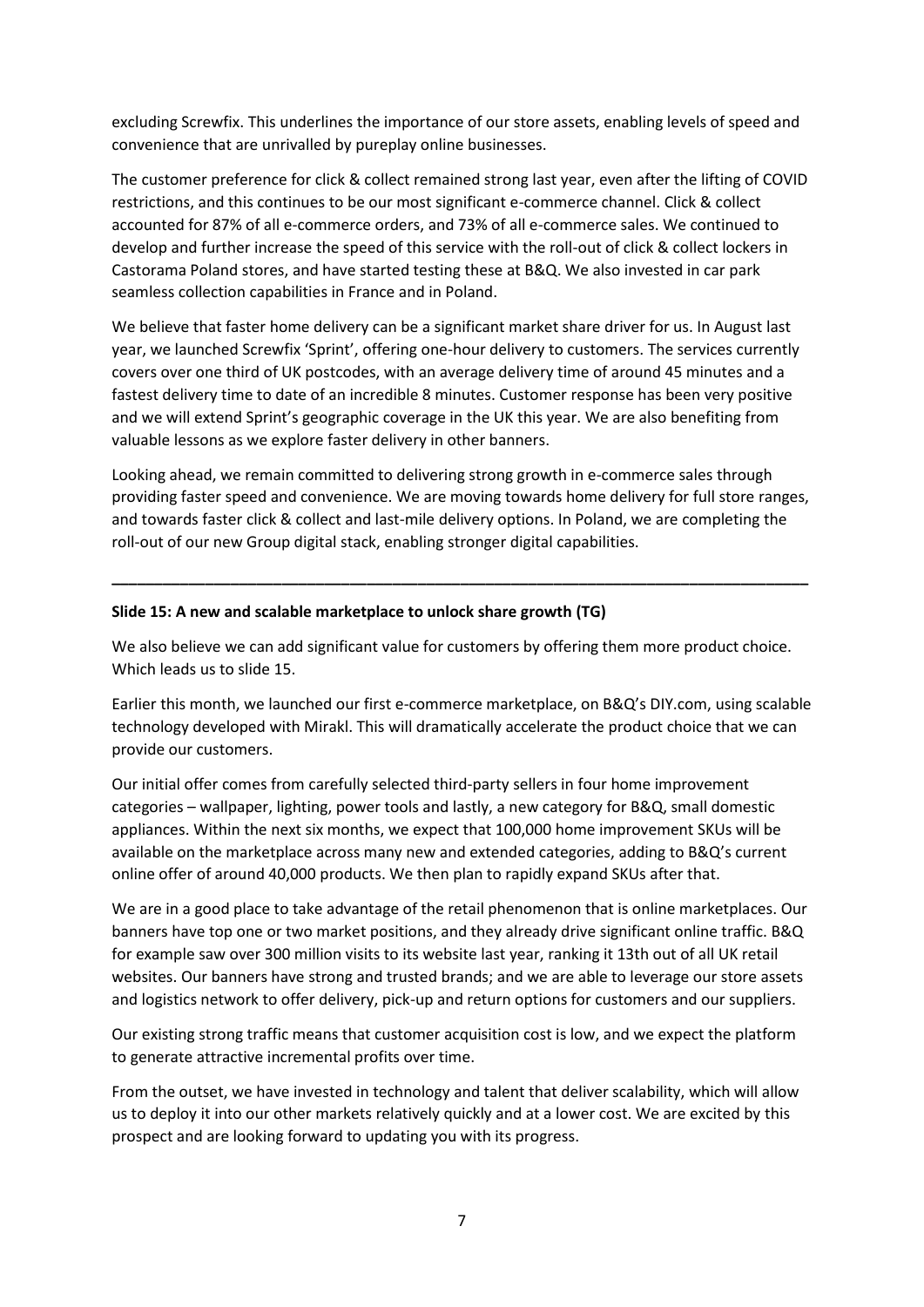## **Slide 16: Winning with our own exclusive brands (TG)**

Moving to slide 16 and our own exclusive brands, or OEB, a core component of our 'Powered by Kingfisher' strategy.

**\_\_\_\_\_\_\_\_\_\_\_\_\_\_\_\_\_\_\_\_\_\_\_\_\_\_\_\_\_\_\_\_\_\_\_\_\_\_\_\_\_\_\_\_\_\_\_\_\_\_\_\_\_\_\_\_\_\_\_\_\_\_\_\_\_\_\_\_\_\_\_\_\_\_\_\_\_\_\_\_\_\_**

Our OEB ranges are continuing to perform strongly, with LFL sales up 19% on a 2-year basis, slightly outperforming non-OEB ranges. At 5.9 billion pounds, they represent 45% of Group sales, which was stable year on year, even as we also introduced a wider range of branded products.

OEB is critical in the way we deliver on value in the current inflationary environment. They offer outstanding quality for significant cheaper prices than branded products, and this is 45% of our sales.

OEB ranges have also seen a generally higher availability than non-OEB ranges, which has been supportive of our market shares gains.

We are increasingly leveraging the scale of the Group to provide differentiated and specialised products for our trade, discounter and general home improvement banners. During the year we created an additional portfolio of 32 new and redeveloped OEB brands. Some of our OEB ranges, such as Magnusson and Titan, are significantly outperforming sales volumes of major branded competitors.

Last year we also completed the roll-out of our new OEB kitchen range in all key markets – our largest Group-wide range launch so far. This has received exceptionally strong customer feedback on design, innovation and value for money. It has already become one of our top-performing categories and a strong contributor to our banners' growing market share. It achieved double-digit LFL growth last year, despite periods of COVID-related restrictions in-store.

Finally, OEB is supporting the delivery of our Responsible Business goals. 55% of our OEB sales are sustainable home products, and we now plan to expand this significantly to support the Group sales target I mentioned earlier.

**\_\_\_\_\_\_\_\_\_\_\_\_\_\_\_\_\_\_\_\_\_\_\_\_\_\_\_\_\_\_\_\_\_\_\_\_\_\_\_\_\_\_\_\_\_\_\_\_\_\_\_\_\_\_\_\_\_\_\_\_\_\_\_\_\_\_\_\_\_\_\_\_\_\_\_\_\_\_\_\_\_\_**

## **Slide 17: Capturing the trade customer opportunity (TG)**

Next to slide 17. Trade customers represent a 50 billion pounds addressable opportunity for Kingfisher in the UK, France and Poland. Earlier on in the presentation I told you that DIFM and trade represent 50% of our sales, and that we have significantly outperformed the market here over the last two years.

Screwfix is continuing to grow in the UK and Ireland, with a record of 70 new stores last year. This takes us to a total of 790 in the UK and Ireland. Our plans for this year are even more ambitious, with a pipeline of over 80 stores, and we remain confident in reaching our target of at least 1,000 over the next two to three years.

In France, Screwfix launched as a pureplay last April. Early results have been very encouraging. Web traffic is ahead of expectations, and our customer NPS score for delivery is already on a par with Screwfix UK. Screwfix's supply chain development in France is advancing well and we are planning to open our first physical stores there in the second half of this year, followed by a more ambitious rollout in 2023.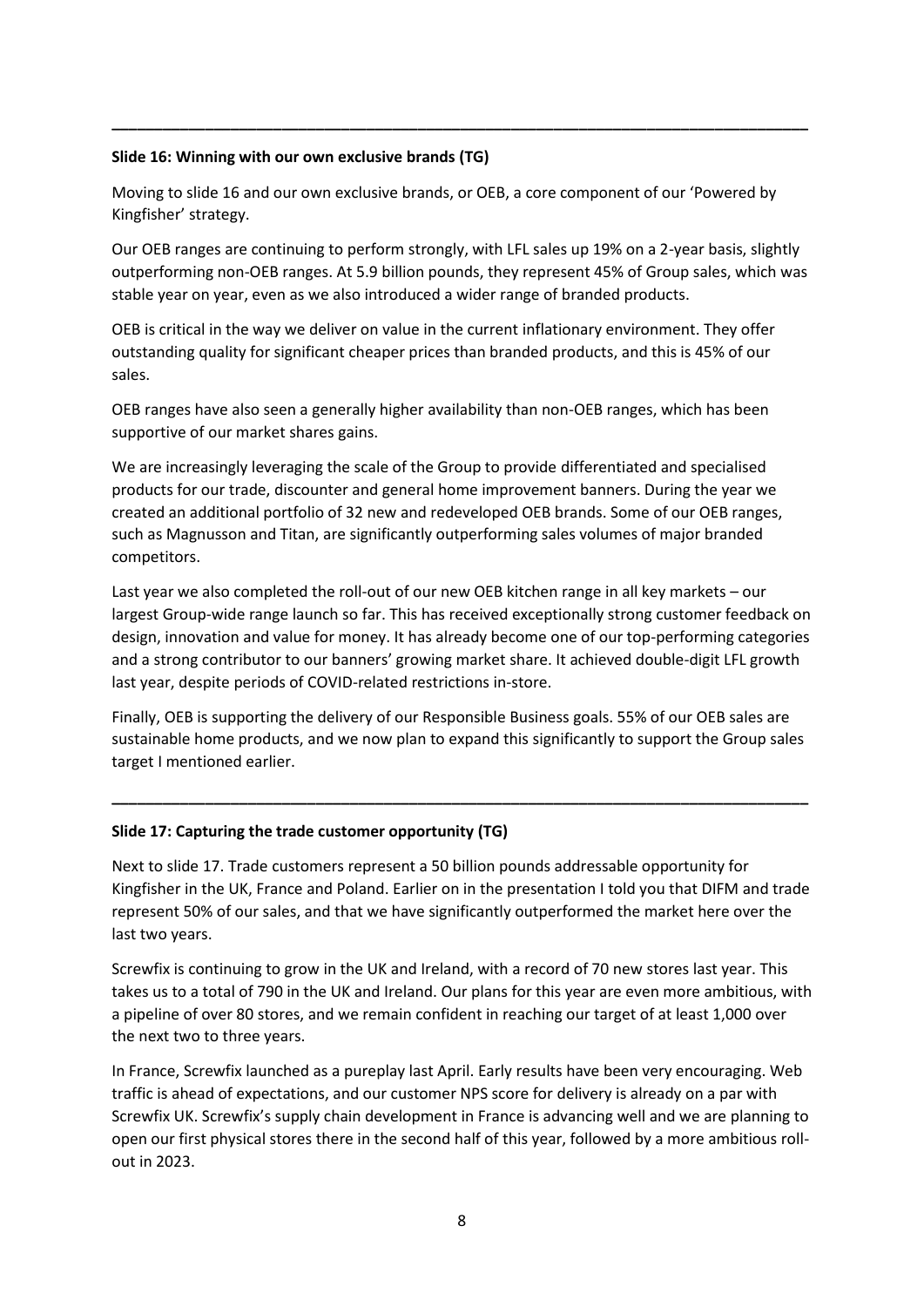Last year we relaunched TradePoint, our trade-focused banner in B&Q, and it has made excellent progress. Our focus on TradePoint's loyalty programme, new trade-specific ranges, and online experience, has resulted in more engagement from existing customers and strong new customer growth. LFL sales outperformed the rest of B&Q, growing 20% last year, and by 33% on a 2-year basis, with revenues of over 830 million pounds. Our target is now to reach over 1 billion of sales. TradePoint has counters in just over half of B&Q's estate, and we plan on further expanding penetration in 2022, as well as opening our first counters in Ireland.

Beyond B&Q, there is a significant opportunity to leverage the expertise gained at Screwfix and TradePoint to increase trade penetration across all our other 'big-box' retail banners. Each of our banners is executing on ambitious plans to target trade customers. These include trialling new store layouts and concepts, creating more trade-focused OEB ranges, offering a more user-friendly and integrated digital experience, increasing the speed and convenience of order pick-ups, and further developing our trade loyalty programmes. We have also established a centre of excellence to share best practices on trade among us.

Overall, we see stronger trade penetration as a significant opportunity to drive faster and profitable sales growth.

**\_\_\_\_\_\_\_\_\_\_\_\_\_\_\_\_\_\_\_\_\_\_\_\_\_\_\_\_\_\_\_\_\_\_\_\_\_\_\_\_\_\_\_\_\_\_\_\_\_\_\_\_\_\_\_\_\_\_\_\_\_\_\_\_\_\_\_\_\_\_\_\_\_\_\_\_\_\_\_\_\_\_**

## **Slide 18: Mobile-led innovation and increased focus on services/DIFM (TG)**

Now to slide 18.

Customers are using mobile more than ever to shop home improvement, and this channel continues to be the fastest growing for us. Mobile sales are up by 300% on a 2-year basis.

Last year, we launched the new Castorama France and Screwfix apps. The new Screwfix app has been downloaded 2 million times. It has a number of innovative new features, including geolocation, to speed up in-store pick-ups, and we have integrated Screwfix's one-hour delivery service, Sprint.

At B&Q, we've rolled out new self-checkout terminals in 110 stores. We are ahead of our expectations in transactions in these stores, resulting in great customer satisfaction and meaningful efficiency gains. We are also in the early stages of implementing self-checkout terminals in France and Poland.

And following the successful introduction of our Group-developed 3D design tool for kitchens and bathrooms, we have extended the technology to enable customers to create online 3D designs of modular storage.

We have increased project affordability through initiatives such as tool hire, and enhanced customer credit propositions. For example, at B&Q we have made kitchen and bathroom installation costs available within our interest-free financing offer.

Installation services are available in all B&Q UK & Ireland store since last August, and are proving very successful. Adding to this, our online services marketplace, NeedHelp, was rolled out in B&Q and Poland last year, leveraging Kingfisher's strong relationships with tradespeople. NeedHelp achieved a 60% increase in the number of completed jobs last year.

Finally, in 2022, we will trial an energy-saving service at B&Q to diagnose and fit energy efficiency solutions in customers' homes.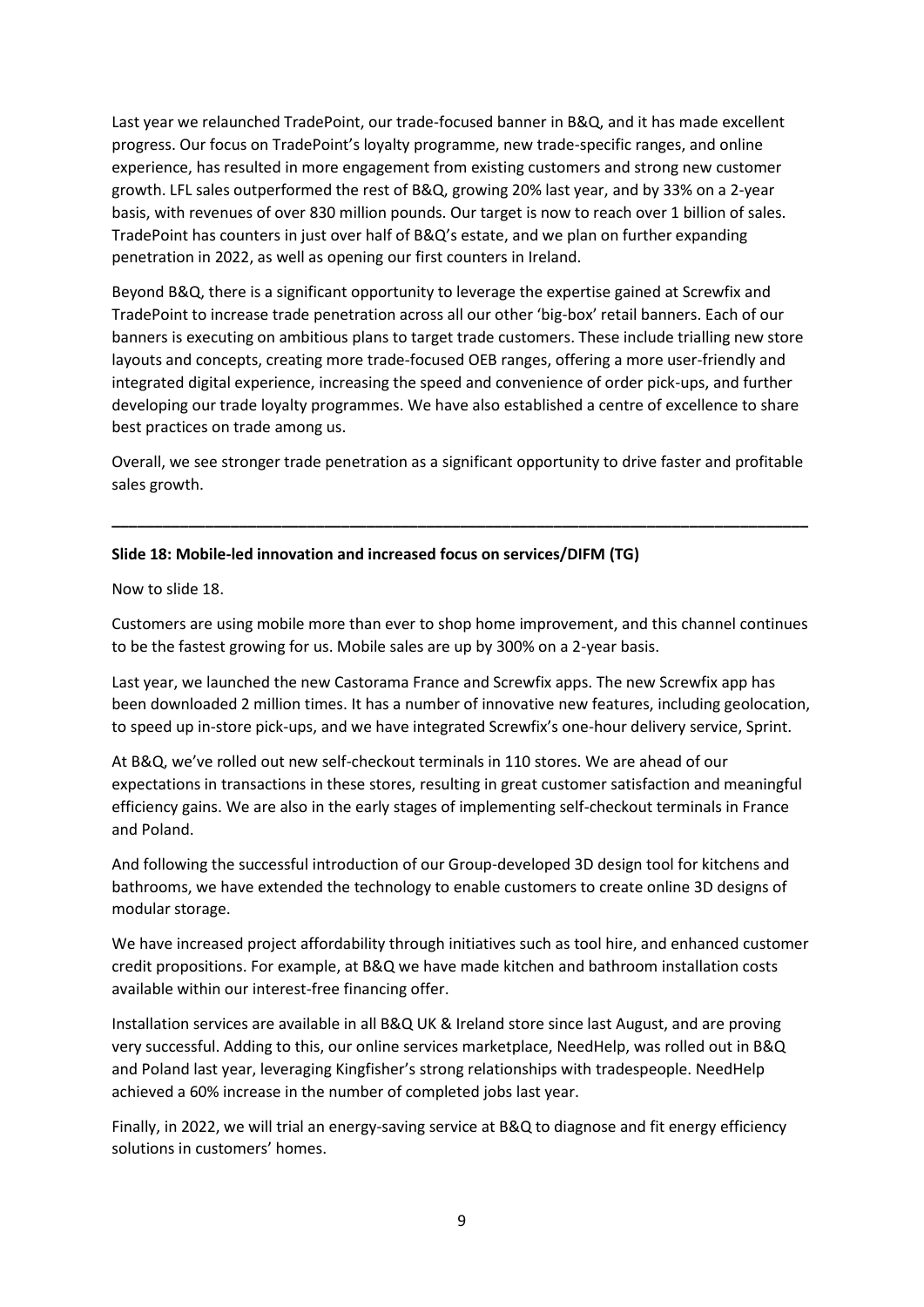# **Slide 19: Adapting our store footprint to support growth (TG)**

To slide 19.

We continue to increase our store numbers, while aiming to reduce the average size per store. We are doing this by opening more 'compact stores' and 'medium-box' stores, and by 'rightsizing' a relatively small proportion of our larger format 'big-box' stores.

**\_\_\_\_\_\_\_\_\_\_\_\_\_\_\_\_\_\_\_\_\_\_\_\_\_\_\_\_\_\_\_\_\_\_\_\_\_\_\_\_\_\_\_\_\_\_\_\_\_\_\_\_\_\_\_\_\_\_\_\_\_\_\_\_\_\_\_\_\_\_\_\_\_\_\_\_\_\_\_\_\_\_**

Compact stores are an important driver for continued market share growth in urban areas. Last year we tested 20 new compact stores across the UK, France and Poland. These tests took place in urban retail parks, high streets and in supermarkets.

Included in these tests were five ultra-compact Screwfix stores. This innovative new format has been developed to take the core Screwfix range into spaces unable to cater for the full traditional trade offer. We'll monitor these tests carefully before committing to further roll-outs.

In Poland, we have established a significant long-term expansion plan, with a combination of big, medium and smaller boxes. We opened seven new stores last year – a record for Poland. We plan to open even more stores this coming year, reinforcing Castorama's number one position in the market.

And we continue to be excited by the potential of the franchise business model. Last month we were pleased to open our first franchise store under the B&Q banner in the Middle East, with one more to open in Q2. These stores are operated and staffed by the Al-Futtaim Group.

Turning to our 'big box' stores, last year we completed three rightsizing trials at B&Q, with a further two at Castorama France, the first rightsizes for our French business.

The B&Q results have been very good, with space reductions of 15 to 30% all taken over by discounter retailers. Since reopening, the stores have exceeded our performance expectations, with strong sales retention and improved profitability.

Following on from these trials, we have now finalised our assessment of our property portfolio and future space requirements across Kingfisher. We are announcing today that up to 40 'big-box' stores across B&Q and Castorama France will be rightsized over the next 10 years. This will include a reallocation of space to e-commerce operations and 'dark stores'. The space reduction equates to circa 3 to 4 percent of the combined selling space of B&Q and Castorama France. We expect to be able to carry these out within our medium-term capital expenditure guidance.

## **Slide 20: Financial priorities underpinned by attractive strategic drivers (TG)**

To summarise here on slide 20, we are ahead of schedule with our 'Powered by Kingfisher' plan, and we are now accelerating investments for growth.

**\_\_\_\_\_\_\_\_\_\_\_\_\_\_\_\_\_\_\_\_\_\_\_\_\_\_\_\_\_\_\_\_\_\_\_\_\_\_\_\_\_\_\_\_\_\_\_\_\_\_\_\_\_\_\_\_\_\_\_\_\_\_\_\_\_\_\_\_\_\_\_\_\_\_\_\_\_\_\_\_\_\_**

To remind you of our financial priorities, first, we will continue to prioritise top line growth and sales growth ahead of the market.

Next we will grow adjusted PBT in line with sales, as we reinvest scale benefits to drive the top line. As this materialises, we will aim to grow PBT gradually faster than sales over time.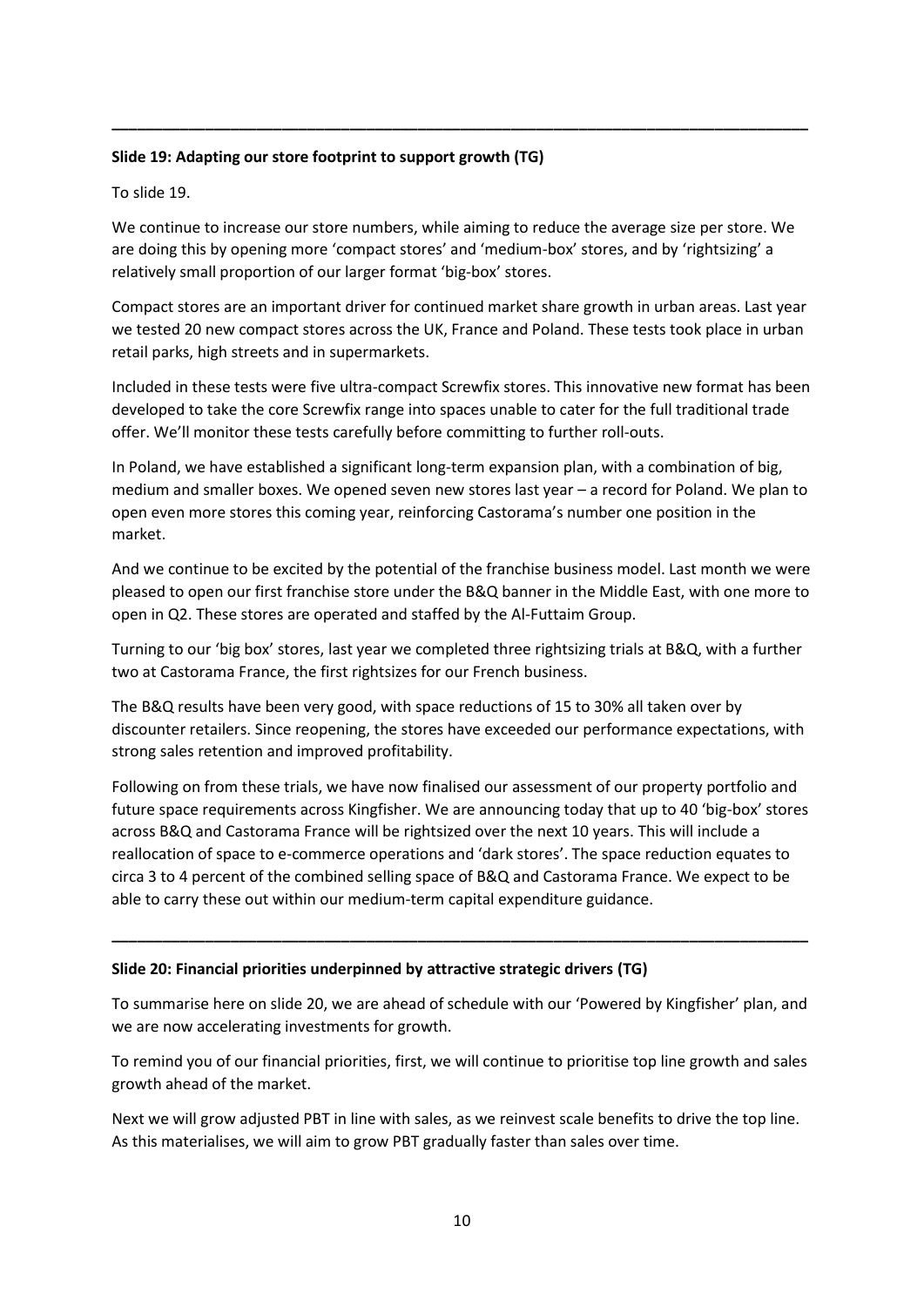And finally, we will generate strong free cash flow through greater capital efficiency and financial discipline. As demonstrated last year, this will underpin shareholder returns though our progressive dividend policy and, where there is surplus capital, share buybacks or special dividends.

**\_\_\_\_\_\_\_\_\_\_\_\_\_\_\_\_\_\_\_\_\_\_\_\_\_\_\_\_\_\_\_\_\_\_\_\_\_\_\_\_\_\_\_\_\_\_\_\_\_\_\_\_\_\_\_\_\_\_\_\_\_\_\_\_\_\_\_\_\_\_\_\_\_\_\_\_\_\_\_\_\_\_**

**\_\_\_\_\_\_\_\_\_\_\_\_\_\_\_\_\_\_\_\_\_\_\_\_\_\_\_\_\_\_\_\_\_\_\_\_\_\_\_\_\_\_\_\_\_\_\_\_\_\_\_\_\_\_\_\_\_\_\_\_\_\_\_\_\_\_\_\_\_\_\_\_\_\_\_\_\_\_\_\_\_\_**

With my update now concluded, let me hand over to Bernard.

# **Slide 21: Divider slide (BB)**

Thank you Thierry, and clearly launching marketplace with a bang. Good morning everyone.

# **Slide 22: Key financials (BB)**

I will start with slide 22 and the key financials for the year.

Kingfisher had another year of strong financial performance.

In constant currency, total sales were up 9.7% to £13.2bn. LFL sales were up 9.9% compared to the prior year and up 18.1% versus 2 years ago.

We generated gross profit of £4.9bn, driven by strong sales growth and a 30 basis points increase in gross margin. This increase was supported by our effective management of inflation and by savings in logistics and inventory holding costs.

In constant currency, retail profit increased by 16.7% to £1,148m, with retail profit margin up 50 basis points to 8.7%.

Adjusted pre-tax profit increased by 20.9% to £949m, with the corresponding margin up 80 basis points to 7.2%.

Free cash flow was strong at £385m. While EBITDA was up year-on-year, the year-on-year reduction reflects, as expected, the reversal of positive working capital movement from last year and a step-up in the growth element of our investments. By comparison our free cash flow two years ago was £191m.

Our cash position remains strong, with £809m in cash. Our net debt – which includes IFRS 16 leases – is just under £1.6bn, with net leverage of 1 time EBITDA.

**\_\_\_\_\_\_\_\_\_\_\_\_\_\_\_\_\_\_\_\_\_\_\_\_\_\_\_\_\_\_\_\_\_\_\_\_\_\_\_\_\_\_\_\_\_\_\_\_\_\_\_\_\_\_\_\_\_\_\_\_\_\_\_\_\_\_\_\_\_\_\_\_\_\_\_\_\_\_\_\_\_\_**

## **Slide 23: Geographic summary (BB)**

Moving to slide 23, and the performance of our major geographies. All year-on-year variances are in constant currency.

Starting with the UK and Ireland, where sales grew by 13.4% including a 1.5% contribution from net space growth.

LFL sales at B&Q grew by 12.3%, and 26.9% on a 2-year basis. TradePoint outperformed the rest of B&Q, with LFL sales up 20%, and up 33% on a 2-year basis. Big-ticket categories, like kitchens and bathrooms, continued to perform strongly.

LFL sales at Screwfix grew by 10.9%, and by 18.2% on a 2-year basis, reflecting continued strong demand from trade customers.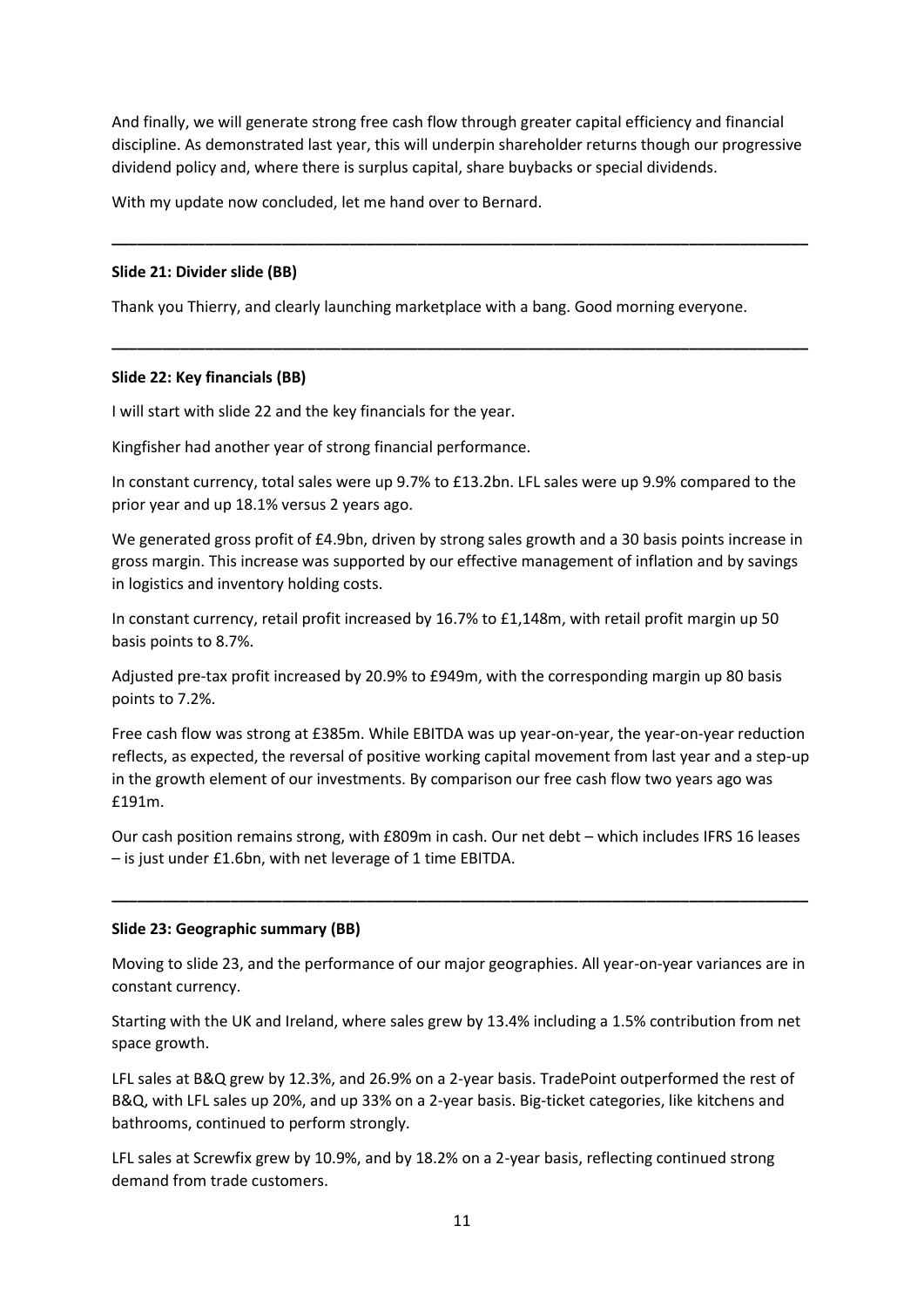B&Q and Screwfix both grew their market share in the year.

UK & Ireland retail profit increased by 16.7% to £794m. Retail profit margin increased 30 basis points to 12.2%, with a better operating costs-to-sales ratio.

Gross margin rate decreased by 60 basis points, largely reflecting changes in channel and category mix and one-off logistics spend. This was partially offset by our effective management of inflation.

Operating costs increased by 9.6%, largely due to higher costs associated with strong trading, store openings, inflation, digital investments, and the reversal of temporary COVID-related cost savings in the prior year.

Turning to France, sales grew by 9%.

On a LFL basis, France sales grew by 9.3%, and by 14.8% on a 2-year basis. This includes a 1% negative impact from COVID-related temporary store closures during the first half of the year at Castorama. LFL sales did benefit from the gradual opening of more stores on Sundays.

Retail profit increased by 28% to £221m, with a 70 basis points increase in the retail profit margin.

The Gross margin rate increased by 60 basis points, reflecting reductions in logistics and inventory holding costs, a higher OEB weighting at Brico Dépôt, and our effective management of inflation. This was partially offset by an upweighting of special promotions, or 'arrivages', more trading events, and category mix.

Operating costs increased by 8.5%. This was mainly due to higher costs associated with strong trading and additional Sunday openings, and the reversal of temporary COVID-related cost savings in the prior year.

Performance in Poland was impacted by store closures for over five weeks in the first quarter. This had an impact of around 6% on LFL sales. As a result, LFL sales growth was lower at 0.3%, up by 5.3% on a 2-year basis. Space growth contributed 4.7% to total sales.

Poland's gross margin rate increased by 50 basis points, largely reflecting our effective management of inflation.

Retail profit decreased by 1.5% to £135m, with growth in gross profit offset by an increase in operating costs of 10%. Higher operating costs were driven by an acceleration in space growth and store opening costs, in addition to operating cost inflation.

In Iberia, LFL sales increased by 23.2%, and by 14.6% on a 2-year basis. Retail profit of £12m was £9m higher than prior year.

Romania reduced its retail loss to £11m, driven by strong trading despite the impact of COVIDrelated trading restrictions throughout the year. Note that Romania's sales and retail loss include one extra month of results for January 2022, as we aligned the business to Kingfisher's reporting calendar. On a comparable basis, excluding this additional month, the retail loss would have been £8m, a 35% improvement from the prior year, and strong progress from the £23m loss recorded two years ago.

'Other' consists of the consolidated results of our new businesses – NeedHelp, Screwfix International, and franchise agreements. Due to these businesses being in their early investment phase, a combined retail loss of £10m was incurred as they scale up for growth.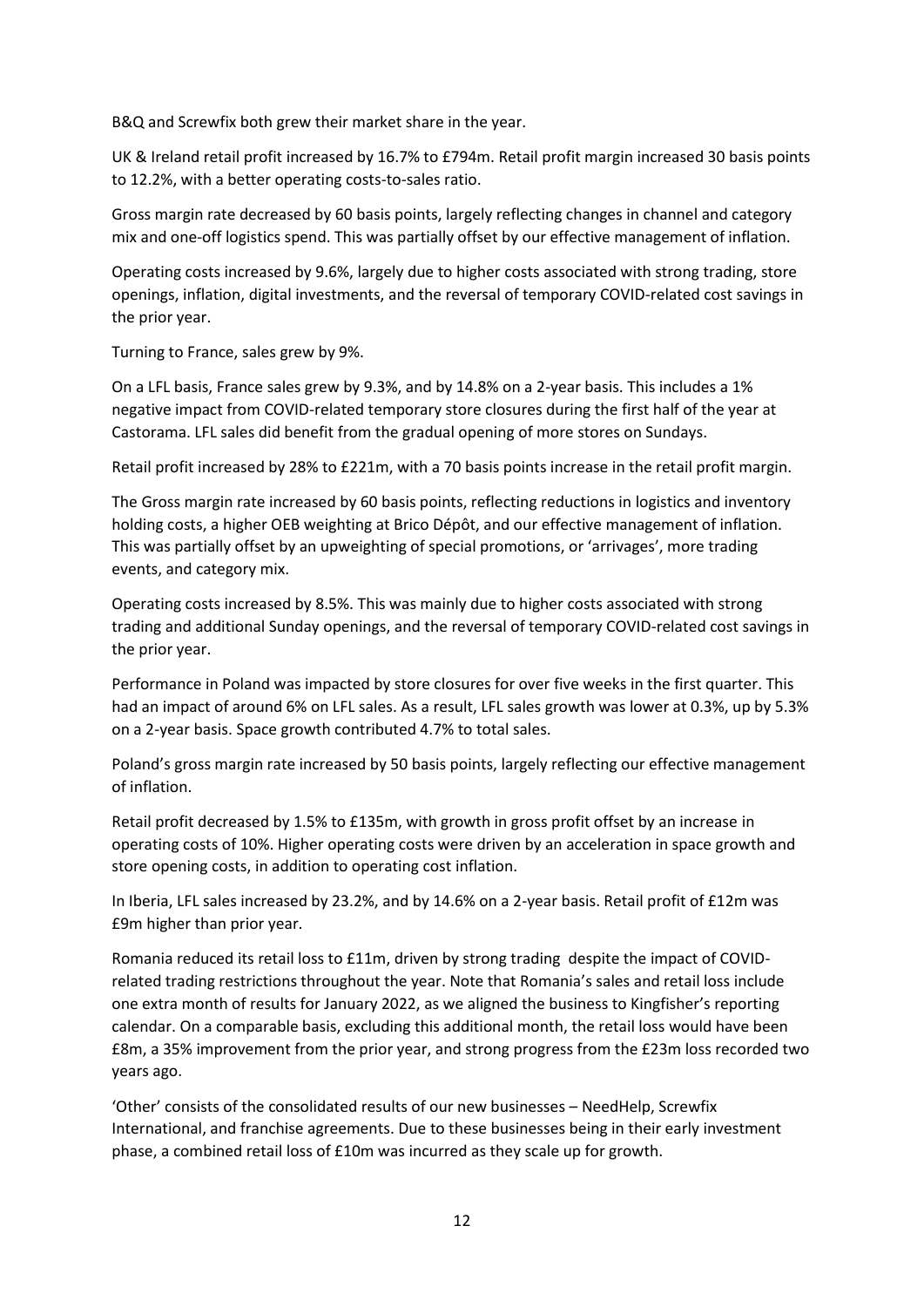Our Turkish JV contributed an equity accounted retail profit of £7m, up 8.8% in constant currency.

**\_\_\_\_\_\_\_\_\_\_\_\_\_\_\_\_\_\_\_\_\_\_\_\_\_\_\_\_\_\_\_\_\_\_\_\_\_\_\_\_\_\_\_\_\_\_\_\_\_\_\_\_\_\_\_\_\_\_\_\_\_\_\_\_\_\_\_\_\_\_\_\_\_\_\_\_\_\_\_\_\_\_**

# **Slide 24: Group retail profit bridge (BB)**

To slide 24 and the movement in Group retail profit. In constant currency this was up £145m or 16.7%.

LFL sales growth and the increase in gross margin rate contributed £429m.

Inflation-related operating cost increases were limited to £71m, or 2%.

Strong trading and higher digital costs drove our operating costs up. This was partially offset by cost savings as part of our strategic cost reduction programme, for a net impact of £106m.

Therefore, on a comparable basis, operating costs only increased by 4.9% versus a 9.9% increase in LFL sales.

Net space growth contributed £28m of retail profit, mainly driven by Screwfix, the permanent closure of eight Castorama France stores last year, and the disposal of our loss-making Russian business.

As mentioned in my previous slide, investments in the development of our new businesses cost us £10m in the year.

Finally, while COVID-related costs were lower this year, the prior year benefited from significant non-recurring cost savings, with a net impact of £106m. Temporary savings included discretionary savings such as marketing, advertising and travel, as well as employment support programmes in France, Poland and Iberia.

**\_\_\_\_\_\_\_\_\_\_\_\_\_\_\_\_\_\_\_\_\_\_\_\_\_\_\_\_\_\_\_\_\_\_\_\_\_\_\_\_\_\_\_\_\_\_\_\_\_\_\_\_\_\_\_\_\_\_\_\_\_\_\_\_\_\_\_\_\_\_\_\_\_\_\_\_\_\_\_\_\_\_**

# **Slide 25: Summary cash flows (BB)**

To slide 25 and the summary of cash flow movements during the year.

We generated an EBITDA of over £1.6bn in the period. The working capital outflow of £215m is the result of an increase in inventory of £359m, partially offset by a net increase in payables of £144m.

As expected, the increase in inventory was largely due to inflation, growth of our business including store expansion, the rebuild of stock levels ahead of peak trading periods in H1 2022, as well an earlier Chinese New Year at the end of January. I also remind you that we had very low inventory in the prior year.

The net increase in payables largely reflects the timing of inventory and GNFR purchases.

In line with our guidance we increased our capital expenditure in H2 as we accelerated investments for growth. Our full year capex was £397m or 3% of sales.

Free cash flow for the period was £385m. The 'adjusting & other' outflow of £114m includes a £64m payment made in H1 last year to HMRC in relation to a European Commission state aid challenge. This is also recorded as a receivable while we contest it. Dividends of £254m were paid in relation to the FY 20/21 final and FY 21/22 interim dividends, and we realised £157m of the £300m share buyback programme announced last year.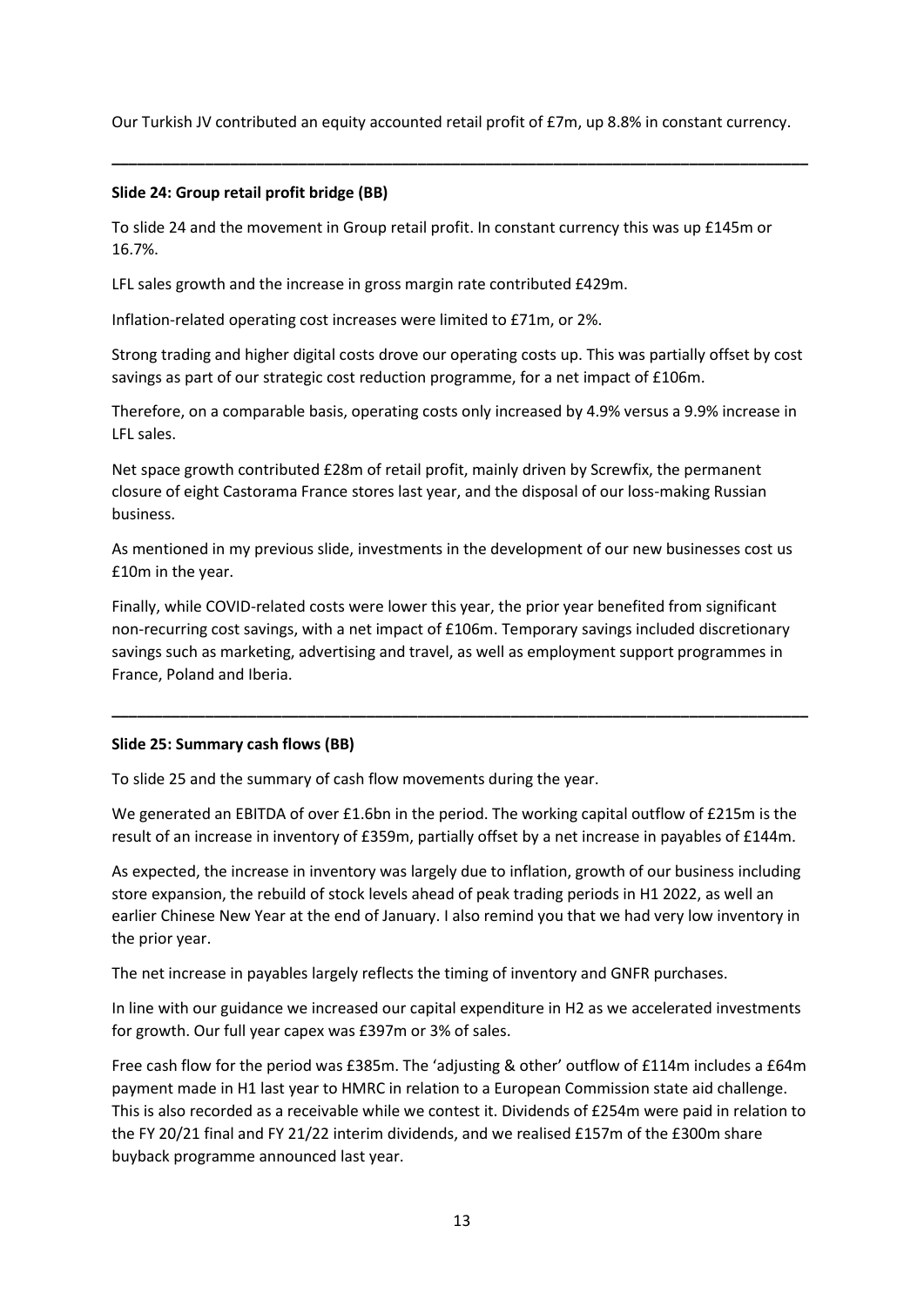Overall, this resulted in a negative net cash flow of £140m.

#### **Slide 26: Net debt and liquidity (BB)**

Moving to slide 26, and our current liquidity and financial position.

As of the 31st of January we had over £1.3bn of total liquidity available, including over £800m of cash and an undrawn sustainability-linked credit facility of £550m.

**\_\_\_\_\_\_\_\_\_\_\_\_\_\_\_\_\_\_\_\_\_\_\_\_\_\_\_\_\_\_\_\_\_\_\_\_\_\_\_\_\_\_\_\_\_\_\_\_\_\_\_\_\_\_\_\_\_\_\_\_\_\_\_\_\_\_\_\_\_\_\_\_\_\_\_\_\_\_\_\_\_\_**

Having repaid both our fixed term loans of €50m and £50m in H2, our remaining financial debt is minimal.

**\_\_\_\_\_\_\_\_\_\_\_\_\_\_\_\_\_\_\_\_\_\_\_\_\_\_\_\_\_\_\_\_\_\_\_\_\_\_\_\_\_\_\_\_\_\_\_\_\_\_\_\_\_\_\_\_\_\_\_\_\_\_\_\_\_\_\_\_\_\_\_\_\_\_\_\_\_\_\_\_\_\_**

Net leverage was 1 time EBITDA at the end of the year, below our medium-term target of a maximum of 2 times.

#### **Slide 27: Cost optimisation remains a key area of focus (BB)**

Let me now move to some observations on costs and cash generation before completing my remarks with the outlook for the year.

Moving to slide 27.

We remain focused on optimising our costs. This is important in the current heightened inflationary environment.

At the start of 2020, we started multiple cost-reduction programmes, managed jointly by our banners and Group functions.

Some examples of these programmes include improving store productivity through better use of technology, including the roll-out of self-checkout terminals, continued savings in our Goods Not for Resale purchases, expansion of our shared services activities and reducing dual-running costs between Group and banners. The latter was achieved by re-organising our commercial operating model.

As Thierry mentioned, we have also significantly reduced distribution centre space in France, one of our many supply chain initiatives. And we continue to renegotiate our leases as appropriate, completing 34 B&Q lease regears in the year, achieving an average rental reduction of over 20%.

Overall, we achieved a 100 basis-point reduction in our Group operating costs-to-sales ratio on a constant currency basis.

We continue to manage the impact of inflation well. Our Group gross margin increased by 30 basis points last year, while clearly retaining our price leadership position in our markets.

Better value OEB products, 45% of our sales, give customers a wider variety of price points to choose from. We also benefit from banner and Group scale, with many long-term supplier relationships. And we continue to hedge energy and currency to increase stability in what is clearly a volatile environment.

The lessons learned from the pandemic have been invaluable, providing us with the experience and confidence that, if need be, we are able to rapidly flex our cost base in negative market growth scenarios. Some examples of areas with room for adjustment are reducing overtime and temporary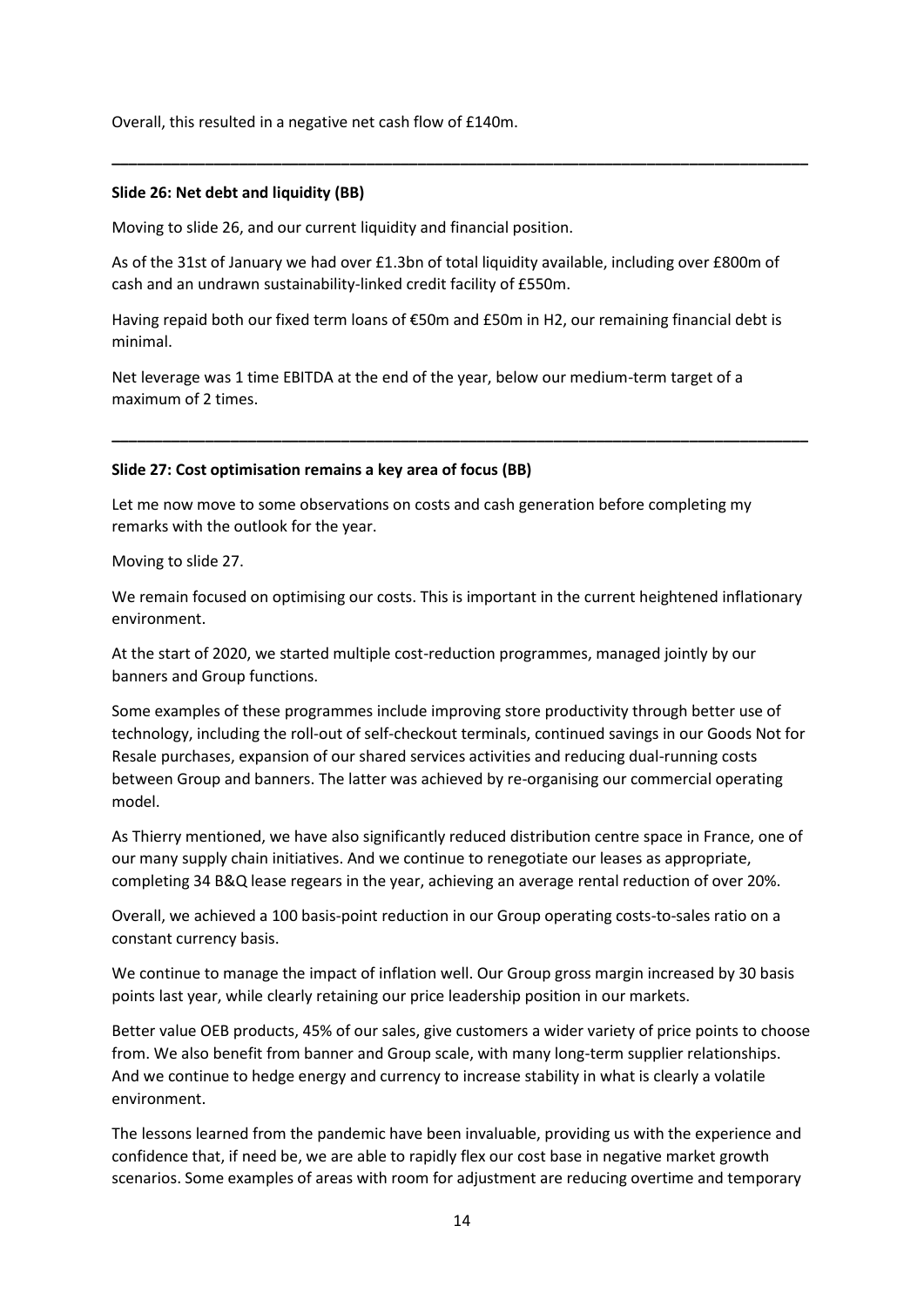staff numbers, changes in performance-related incentive payments, and quickly adjusting discretionary spend such as marketing & advertising.

Finally and if needed, we would carefully review the pacing of range reviews and investments.

In summary, we remain committed to delivering mitigations against inflation pressures, and actively managing our operating costs in the year ahead.

**\_\_\_\_\_\_\_\_\_\_\_\_\_\_\_\_\_\_\_\_\_\_\_\_\_\_\_\_\_\_\_\_\_\_\_\_\_\_\_\_\_\_\_\_\_\_\_\_\_\_\_\_\_\_\_\_\_\_\_\_\_\_\_\_\_\_\_\_\_\_\_\_\_\_\_\_\_\_\_\_\_\_**

# **Slide 28: Attractive returns opportunity (BB)**

Moving to slide 28, which highlights Kingfisher's attractive returns opportunity.

In 2021 we delivered on all our financial priorities and generated nearly £400m of free cash flow, twice the number of two years ago.

In terms of capital allocation, our priority remains reinvestment in compelling organic or inorganic growth opportunities. Last year, over 60% of capex was growth-focused, equating to around £240m. This is 20% higher than growth capex in the prior year.

Our overall target capex is unchanged at 3 to 3.5 percent of sales per year on average. As previously guided, over the next two years we expect to be at the upper end of that range, as we accelerate investments for growth.

Our balance sheet remains strong and we believe this is important at this time of uncertainty.

We want to sustainably grow dividends and we increased dividends by 50%, reflecting our confidence in the business.

The Board also determined there was surplus capital available for distribution to shareholders. As a result, during the year we launched a £300m share buyback programme. We expect to complete the final £75m tranche by May.

**\_\_\_\_\_\_\_\_\_\_\_\_\_\_\_\_\_\_\_\_\_\_\_\_\_\_\_\_\_\_\_\_\_\_\_\_\_\_\_\_\_\_\_\_\_\_\_\_\_\_\_\_\_\_\_\_\_\_\_\_\_\_\_\_\_\_\_\_\_\_\_\_\_\_\_\_\_\_\_\_\_\_**

In summary, the compelling strategic drivers of the business provide an opportunity to deliver attractive earnings growth and shareholder returns.

## **Slide 29: FY 22/23 outlook (BB)**

Finally, moving to slide 29, and our outlook for the year ahead. Further technical guidance can be found in the appendix on slide 36.

We have made an encouraging start to our first quarter, against strong comparatives. Like-for-like sales to date are down 8.1%, representing growth of 16% on a 2-year basis.

Our performance in these early weeks of the year indicate a very healthy retention of the demand and revenue uplift from the prior two years. Trading in all banners is encouraging, including in Poland and Romania which have traded strongly in the most recent weeks. In the UK and France, growth was impacted by storms in February. However, the week commencing 15 March 2020 was impacted by all stores in France closing following the start of the national lockdown. Taking all this together, we believe that underlying trading is more in line with our Q4 21/22 2-year LFL.